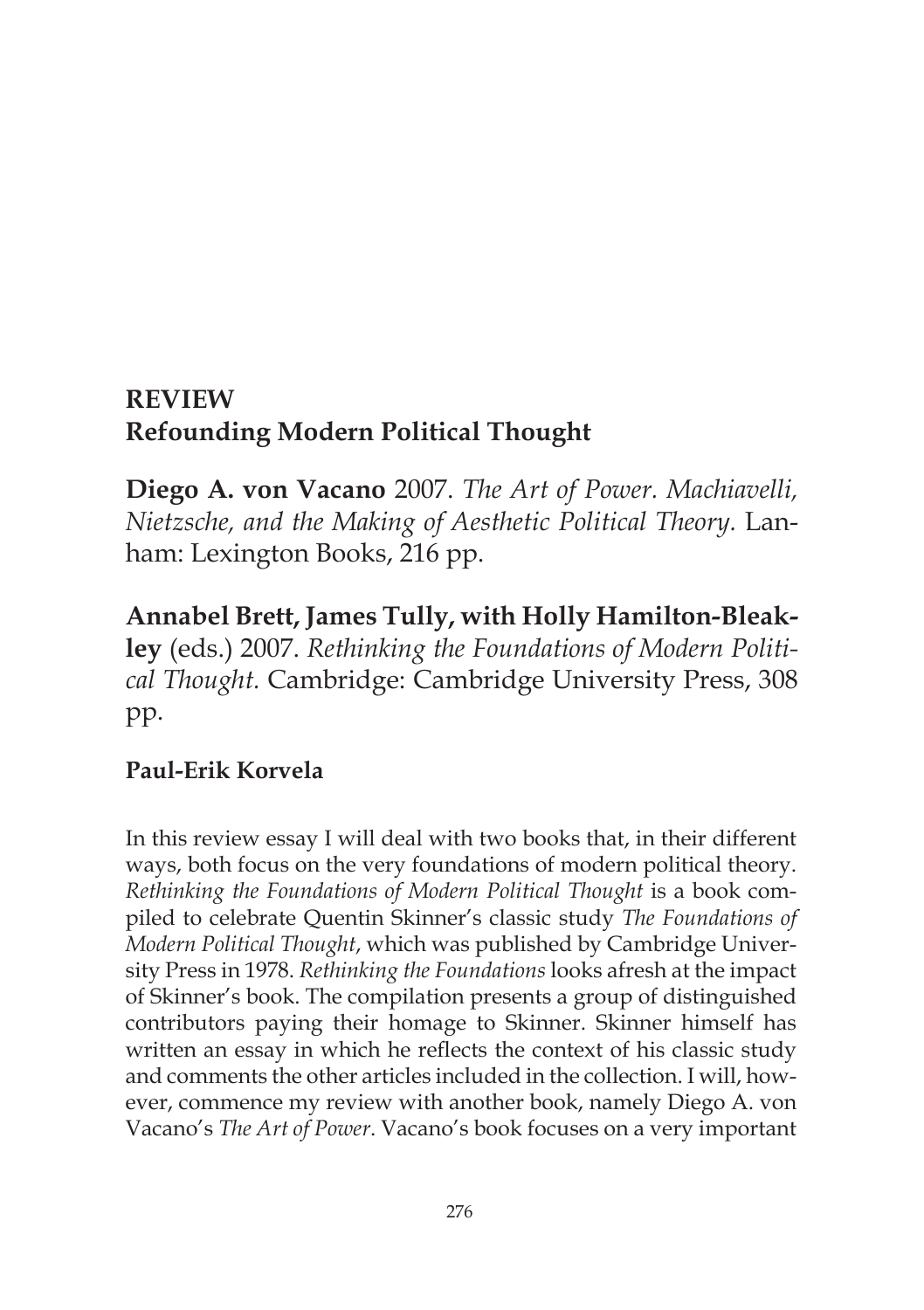but often neglected connection in political theory, that between Machiavelli and Nietzsche.

While Vacano's book has originated as a sort of comparative study of Machiavelli's and Nietzsche's central ideas, the result is much more. Vacano uncovers the implications of their common way of looking at the human condition and political practice to elucidate the persistence of an aesthetic dimension of politics. The two writers shared the view that sensory cognition is fundamental to political practice. In a marked contrast to Plato, and to Kant, they, rather than strictly adhering to pure reason abstracted from the senses, pointed to the worldly, corporeal basis of our understanding of our surroundings. Therefore their aesthetic is distinctively modern, like Baumgartner's, which means that it does not place beauty in its centre but emphasizes the sensory perception of all things, beautiful and ugly alike. For Machiavelli and Nietzsche the aesthetic refers to human cognition through the senses, but also to the artistic element in practice. Vacano claims that unlike Plato, Machiavelli saw no quarrel between philosophy and poetry – instead, there is a happy marriage between form and content, philosophy and poetry, in the writings of the Florentine, which actually leads to a kind of "philosophy of life". Machiavelli's philosophy of life, his view of the human condition, is a radical critique of the deontological, normative political theory model established by Plato and elevated by posterity to a dominant paradigm for the academic study of the subject.

It is precisely this shattering of an illusion that Nietzsche found appealing in Machiavelli's writings. Machiavelli questioned the Platonic illusion of a coherent ethical and rational essence in reality, which was still dominant, although in slightly different forms, in Scholasticism. For Machiavelli, the world is not a rational whole, an elaborate system of correspondences, or a morally coherent order where good actions produce good results. Where Plato, Aristotle and Dante could find order, Machiavelli seems to find only fragile and contingent relations. For Machiavelli, there can be greatness in bad deeds as well. It is the propensity to become fascinated by the spectacles of political life in all its extremes, passing no moral judgements while watching them, and describing horrible deeds with the Italian playful *allegrissimo*, that the German philosopher admired in the Florentine secretary. The bringing of new "tablets" by Nietzsche is akin to Machiavelli's "new modes and orders", and they both targeted Christianity especially. In Machi-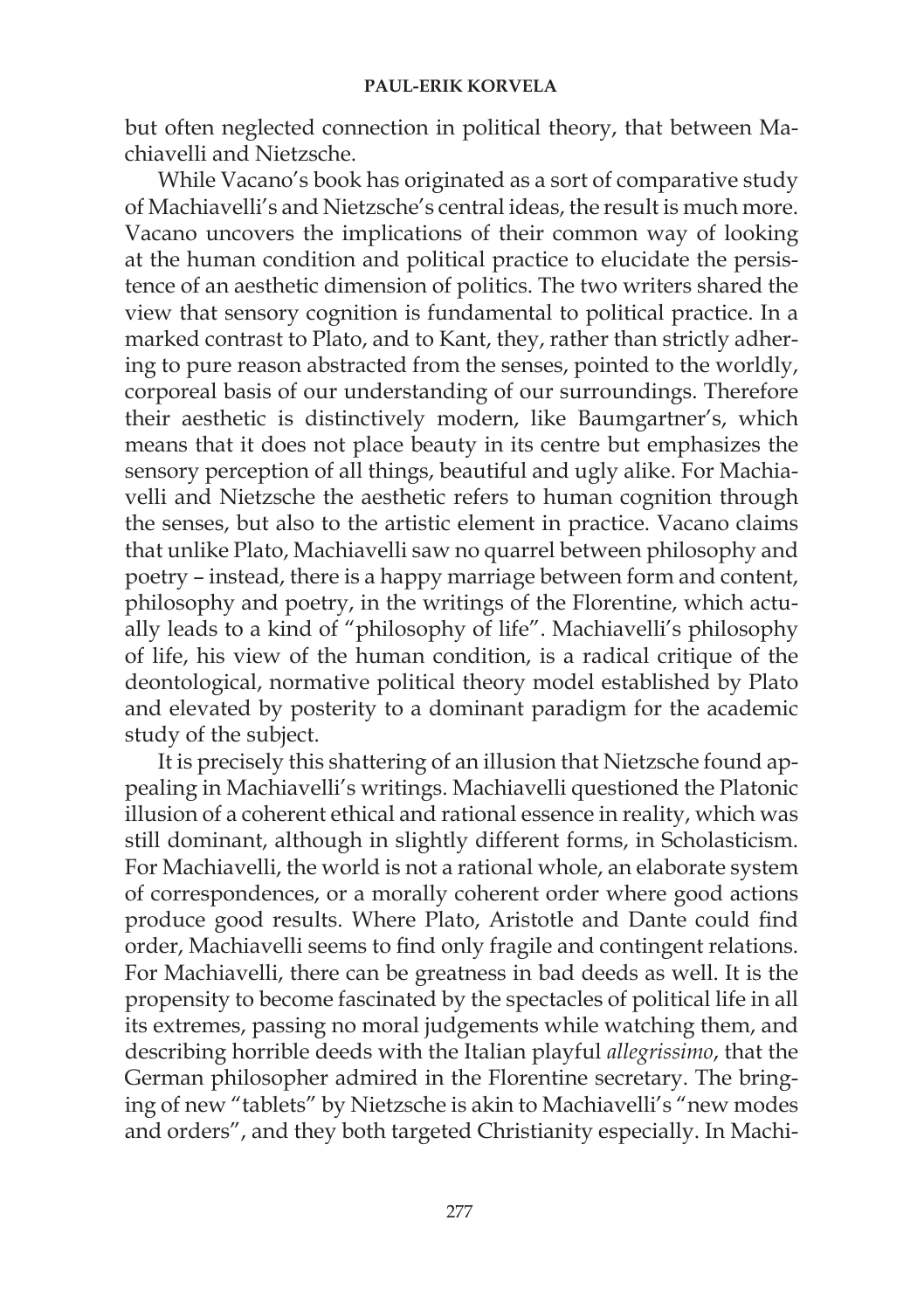avelli and Nietzsche "being" is unhinged from its transcendental anchors, and "becoming" from its inherent ends. Similarly, the possibility of securing a stable basis for knowledge is dismissed in favour of a thoroughgoing perspectivism and a distinct form of phenomenalism.

In addition, the two thinkers share a tragic or existential attitude towards life that serves as a foundation for a distinctively sceptical attitude towards modernity. Their political recommendations are naturally very different, but they surely water at the same oases as regards the origin of those ideas. The tragic attitude is clearly present in Machiavelli's literary works, e.g. the poem *L'Asino*, which forms an important source for Vacano's analysis. It pervades, however, his political works as well. The archetypal hero of *Il Principe*, Cesare Borgia, ultimately fails. So does Castruccio Castracani in *Vita di Castruccio Castracani*. But this leads von Vacano to put forth an interesting point. Despite the numerous attempts to "save" the benign Machiavelli by emphasizing his alleged republicanism, there are good reasons to argue that he is not a republican figure. Vacano draws attention to Machiavelli's own aesthetic ambition, his wish to draw a picture of his own perspective on political power for the world to admire as superior to others. On the other hand, the hero of *Il Principe* is not Italian, nor republican. Castruccio Castracani is no lover of republican rule either. If one believes that Machiavelli's originality is restricted to the revival of classical humanism and anti-Papal Florentine republicanism, the question of his admiration for these figures is baffling.

Nevertheless, I think Machiavelli's clearest divorce from republicanism is his acknowledgement of religion as *instrumentum regni*. Religion, Machiavelli argues, is a tool used by the rulers to control the masses. But, significantly, this idea cannot be incorporated to the Aristotelian/republican idea of "ruling and being ruled with others". It is a capacity of the politically savvy to see through religion, and conversely the masses obey religion because they do not know that it is a tool of politics. Since these are cognitive capabilities, they do not change. I mean that if a person ruling has come to understand that religion is mere delusion, he does not forget that when he leaves the office. Therefore, he simply cannot be a "ruled" in the same sense as the rest of the *molti,* the many who are not in power. Even in *Il Principe* Machiavelli makes his famous distinction between those who understand everything by themselves, those who understand when it is explained, and those who do not understand even after the explanation.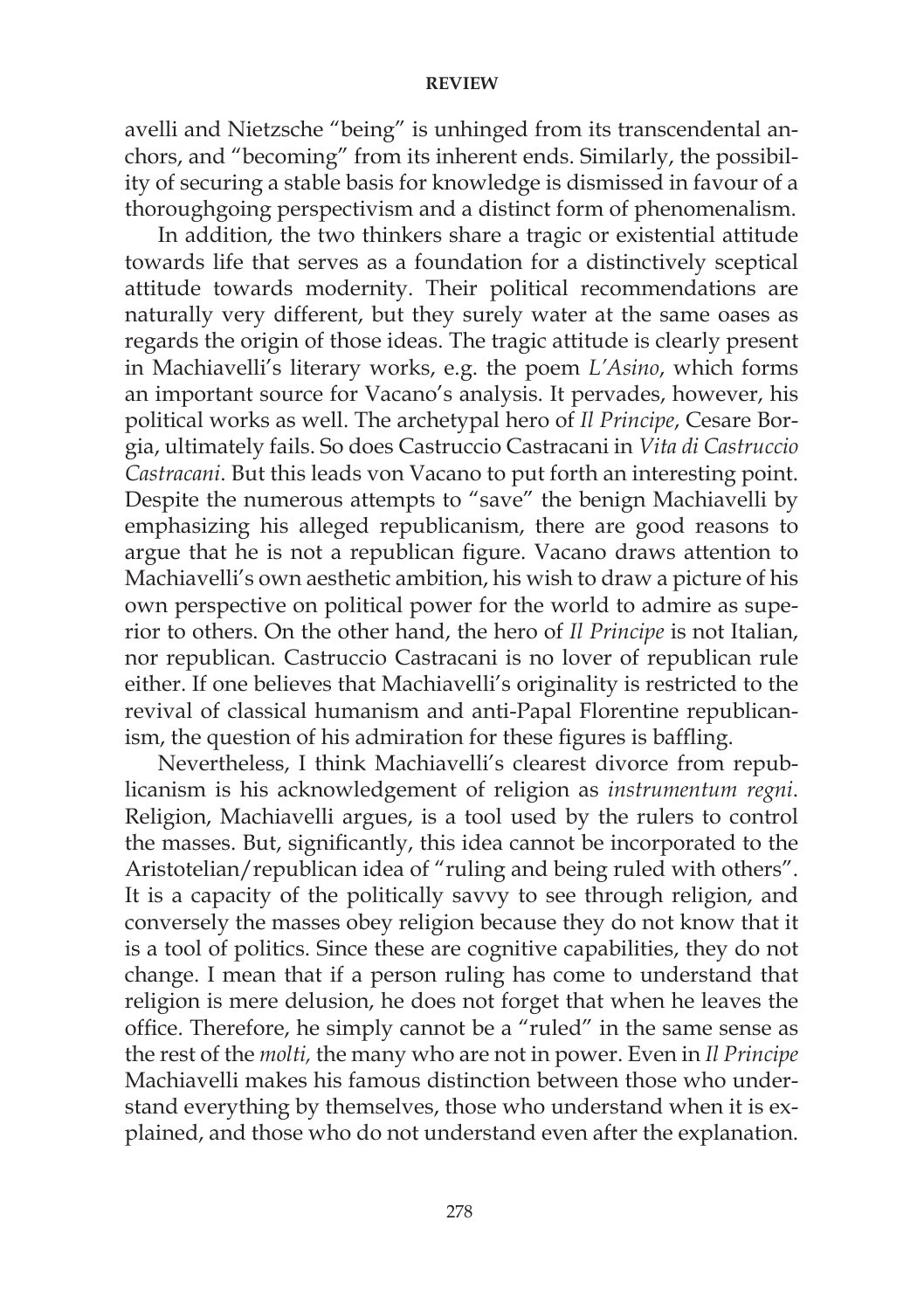These capabilities do not change: there will always be rulers and ruled and there will be no republican circulation in this sense.

On the other hand, in Vacano's view (and in my view as well) Machiavelli's admiration for Borgia is not political but moral, or to be more precise, anti-moral. Ethics as the "philosophy of desirability", as Nietzsche labelled it, hides the fact that sometimes what is cannot be overcome. For Machiavelli and for Nietzsche, the perspective clearly is on what is and not on what ought to be.

But there are problems in anti-morality in general and in Machiavelli's anti-morality in particular if this is seen in the light of normative political theory. There are claims of morality involved. Beyond their largely polemical and cynical relation to the traditional foundations of knowledge and morality, Machiavelli and Nietzsche are both quite willing to lay claims to certain truths of their own. And in this sense, it is hard to speak of anti-morality. There is also the general problem that if A is a moral claim, then not-A is also a moral claim and one of them, A or its opposite, is necessarily true. Hence, some sort of moral claims do exist even in repudiation of morality. In a way, Machiavelli's own aesthetic ambition is a morality rather than anti-morality and as such also normative to some extent. Likewise, Machiavelli's own recommendations are in a way normative, since he judges actions with the criteria of success, aggrandizement, or maintaining one's position. Hence success, if nothing else, becomes a normative ideal.

The book closes with a reflection on the value of images and spectacles in post 9/11 politics. Curiously, only things that are seen do really "exist" in world politics: Reagan's "operation" in Nicaragua seems like a distant echo since it did not appear daily on television screens. Its absence from visual perception has a way of diminishing its existence, makes it seem like it did not happen at all. On the contrary, the Mesopotamian adventure of George W. Bush was a theatrically orchestrated delusion, Colin Powell showing images of dark cylinders and thereby winning over some sort of "coalition of the willing" to support the errand of the Leo-cons of the Defence Department. It seems that deception, that quality of art Plato had assailed, was once again shown to be part and parcel of politics. But the point is that images matter, and the pictures from Abu Ghraib made a difference compared to the situation that there would have been only rumours that such actions took place.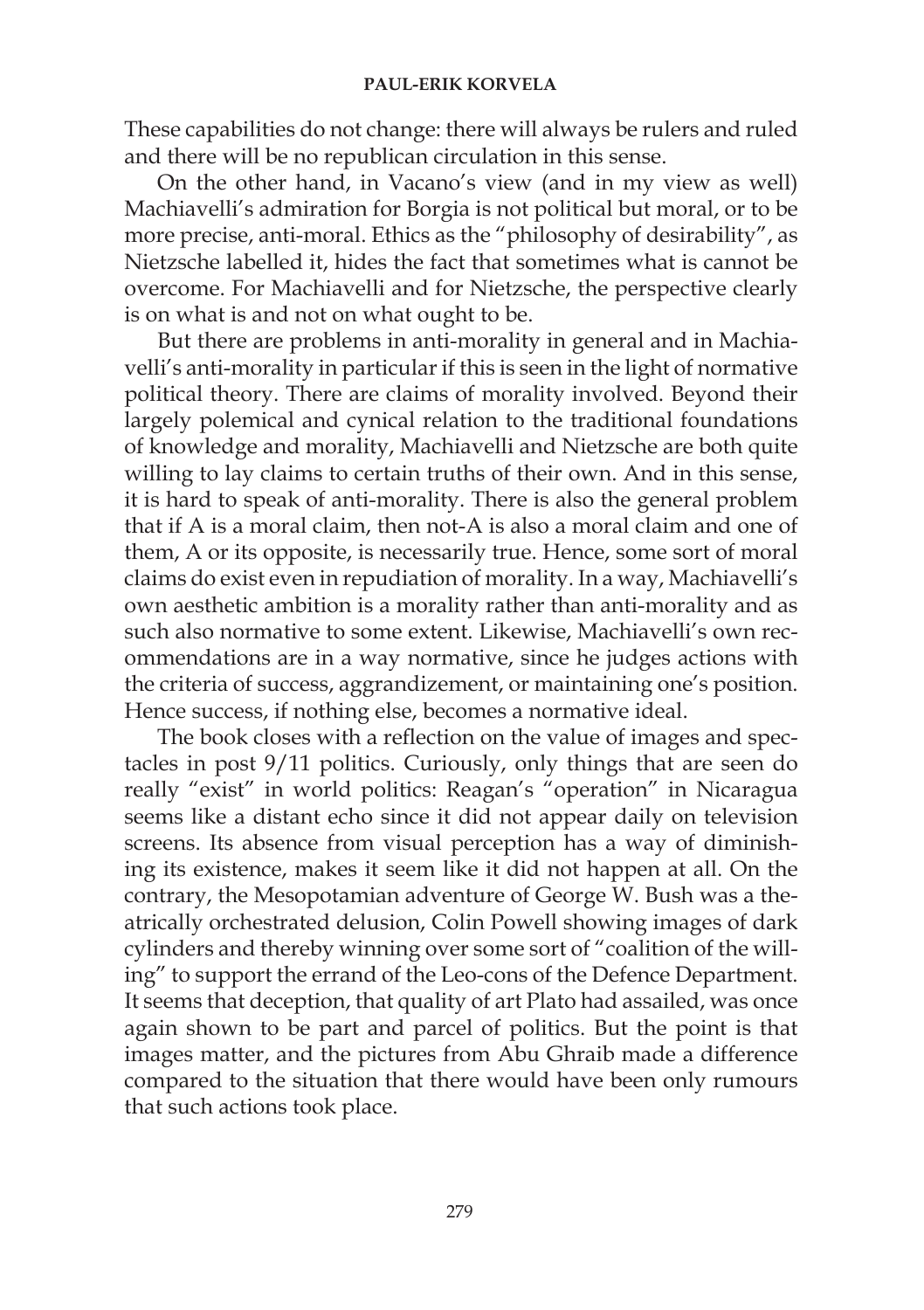In a way, Vacano's book is a serious attempt to refound modern political thought, or to rethink its foundations. It is a very important work in two respects: firstly, in highlighting the connection between Machiavelli and Nietzsche (when will somebody add Marquis de Sade to this anti-Christian current in political theory?) and secondly in focusing on aesthetic dimensions of politics. Setting the sensual and corporeal against the rational and abstract is a useful way to rethink contemporary politics also.

Another rethinking is offered in the collection of essays around Skinner's *Foundations*. Skinner's *Foundations of Modern Political Thought* was, in a sense, a revolution in two volumes. Both of the books contained a dramatic predating. The first volume boldly contested the Baron thesis and further developed the ideas of Paul Oskar Kristeller: the origins of humanism and modern political thought were moved from early *quattrocento* to a much earlier period, to the political experiences of the comuni of Northern Italy. The second volume contradicted the thesis of Michael Walzer that the theory of political revolution originated in distinctive aspects of Protestant theology. Skinner unveiled the medieval and hence distinctively Catholic roots of theories of constitutionalism and resistance and thereby dismissed the commonly cherished assumption of the "modernisation thesis" that early-modern Protestantism was the midwife of modern political thought. The books also dated the birth of modern sovereignty to medieval developments. To some extent, as Marco Geuna brilliantly argues in his article, Skinner was also putting forth an interpretation of republicanism which was radically opposed to the paradigmatic Pocockian interpretation, for Skinner breaks the continuity between Aristotelianism and republicanism. In addition to these "revolutions" in the subject matters, the books contained a revolution in the manner in which political theory was to be understood and how the history of political ideas was to be written. Although the books were not about method in itself they self-consciously aimed to exemplify a method no less revolutionary.

Some of the articles in *Rethinking the Foundations* contain autobiographical reflections by Skinner's colleagues and former students. They are useful in illuminating Skinner's "context" and his intentions. Here, I would like to make one brief autobiographical reflection of my own regarding Skinner's *Foundations.* When I, in the late 1990s, as an undergraduate started to read Skinner's book I understood basically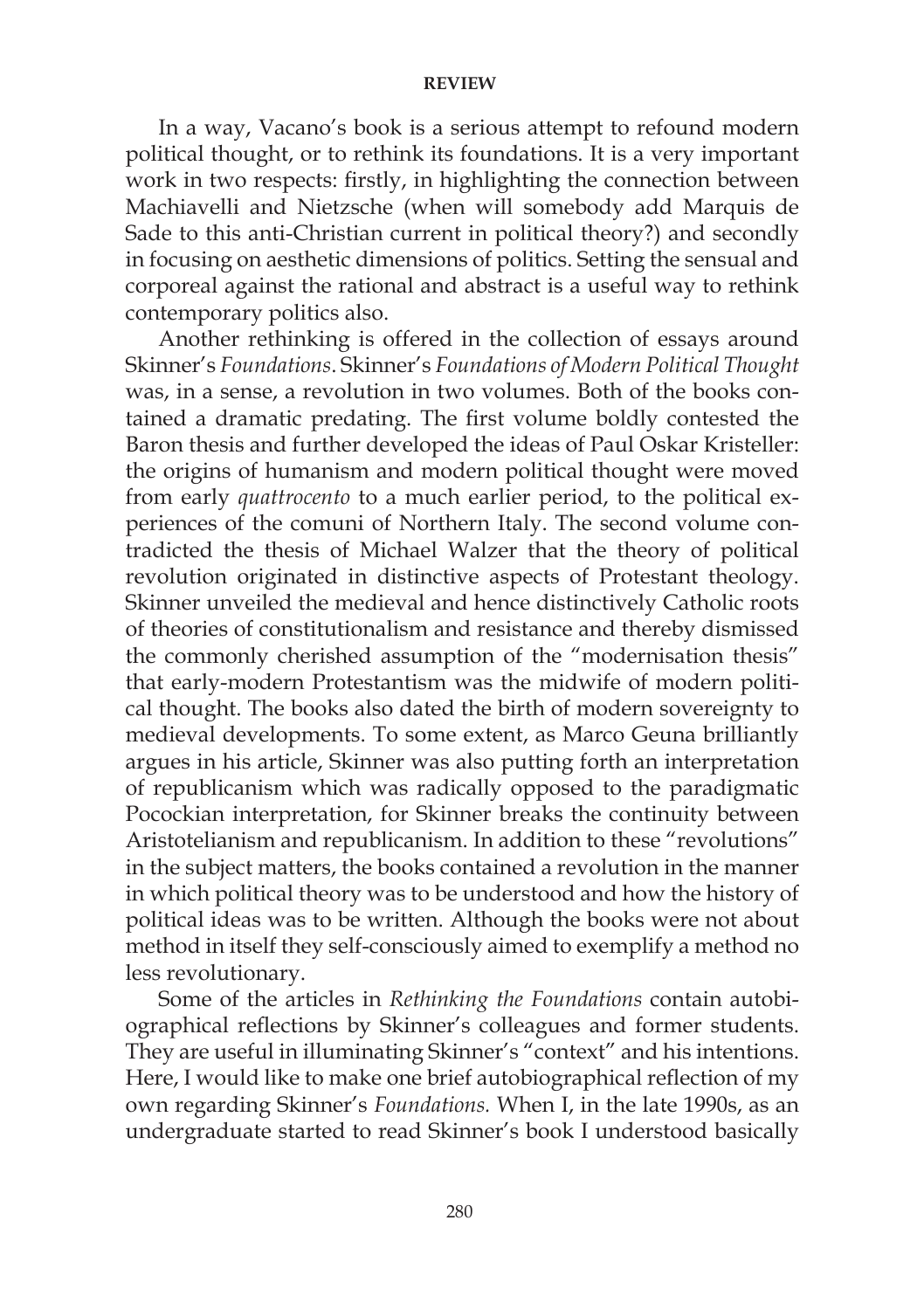## **PAUL-ERIK KORVELA**

nothing of its abovementioned revolutionary character. *Foundations* were then, as still today, in the curriculum of political science at the University of Jyväskylä, and there was then, as still today, a constant mutiny among students to remove the books from the curriculum. In some sense, the history of medieval and early-modern political theory introduced in the *Foundations* appeared to my fellow-students as almost mythopoeic.<sup>1</sup> I remember the discussions among students ten years ago: the *Foundations* were long and tiresome to read, full of names you had never encountered in any other work etc. The namedropping earned the book certain nicknames among students of political science. It was occasionally labelled as "a medieval phonebook" or "the *Silmarillion* of political theory" (*Silmarillion* is a mythopoeic and quite frankly a rather boring book by J.R.R. Tolkien, full of names like the Exodus in the Bible). In this sense, I am actually now surprised to realize that one of the revolutionary points in the *Foundations* was that none of its chapters bore the names of persons. There are no chapters titled "Dante", "Hobbes" etc. I am also quite surprised to notice that in this respect *Rethinking the Foundations* has to some extent abandoned Skinner's approach and taken a step back towards "the Canon" for there are three (!) articles on Hobbes bearing his name and one on Machiavelli and Thomas More respectively. None of the chapters focus on Bartolus of Saxoferrato or the like. The fact that Skinner used many authors one truly had not encountered in any other work was likewise one of its groundbreaking features.

In general, Skinner focused on the *longue durée* (although some of his chapters bore titles like "The Renaissance", thereby implying a moment or decisive shift). This approach leads to certain problems, as some of the essays in *Rethinking the Foundations* suggest. There is an element of teleology involved in Skinner's treatment of the subject, as the title itself suggests. The kind of "*post hoc, ergo propter hoc*" type of argumentation in political ideologies is of course liable to criticism, but most likely this kind of approach is to some extent unavoidable if any "stories" are to be written. His "ideology", a term that surfaces often in the *Foundations*, is not the Marxist version of distorted consciousness but the Weberian sense of discourse of legitimation. The "archeology" of Skinner, i.e. constructing ideological arches expanding from one writer to another, easily turns the field into a battlefield of isms or languages or "discourses", thereby ousting the authors (I think this is nowadays a pending problem in many theories of inter-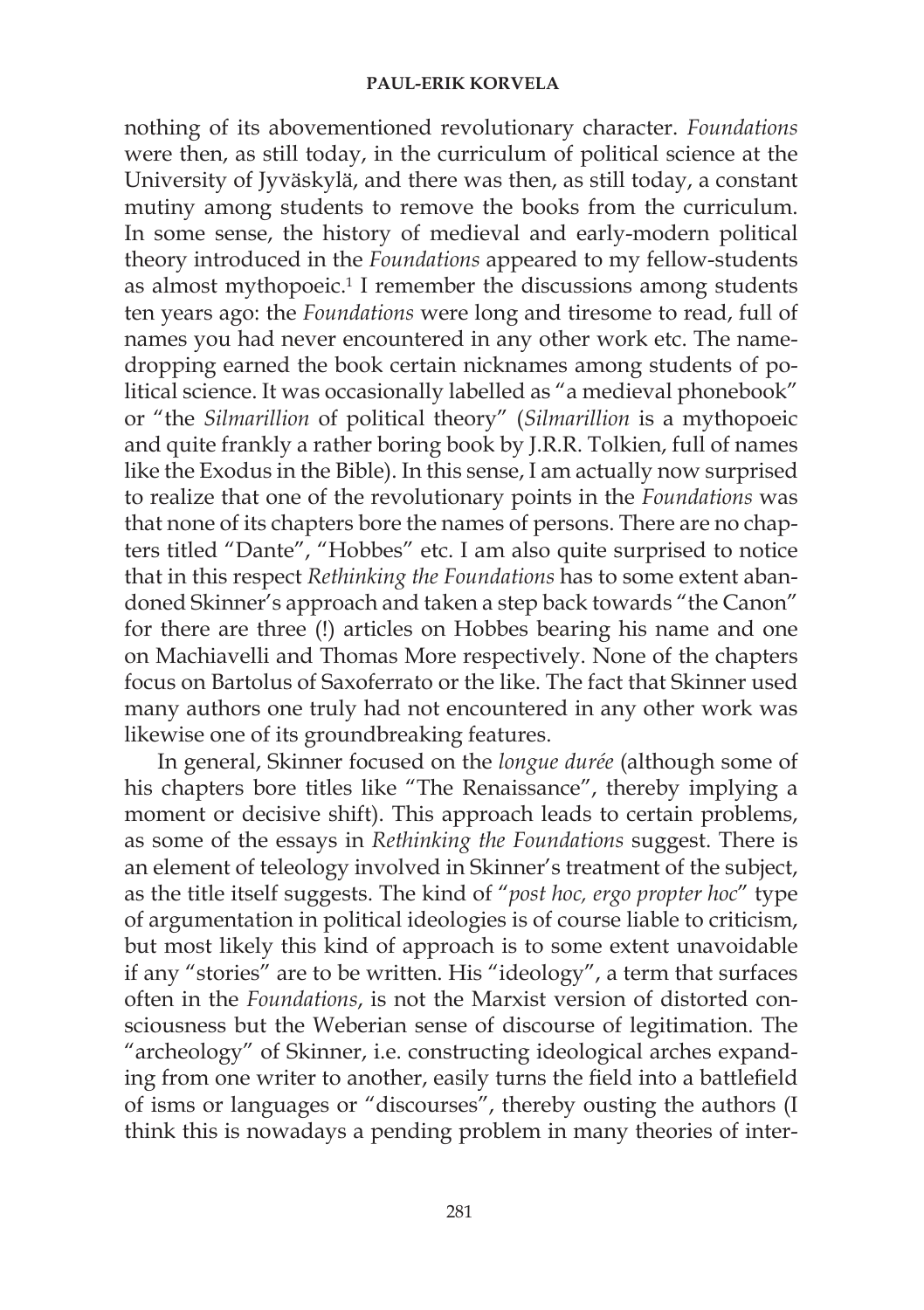national relations). But as Skinner explicates in the concluding essay to the collection, he nevertheless wanted to save the author from the Foucaultian death because in his view Foucault is helpless to explain the conceptual changes taking place when a given *episteme* is challenged.

It is also clear that Skinner's discussion of the development of the modern state is biased towards its functions as a municipal authority and impervious to its role in relations with other states. In other words, Skinner is very much interested in the state's domestic role and remains almost silent, except for some discussions on the law of nations, about its external relations. Some classical authors like Hobbes, as David Armitage rightly observes in his article, did not have as much to say about the relations between states, as many theorists of international relations would like him to have said. But still this dimension of their theories, although occasionally consisting only of scattered and terse remarks, is an inseparable part of the whole, and should receive due attention. And the inevitable growth in the role of the state in its relations with other states is equally important as its internal powers. The *regnums* of medieval Europe did not have proper external relations because all Europeans were, for many important purposes - for example those of education, or those of canon law - part of the same religious community. During the Middle Ages in Europe the same sense of unity that led men to think of themselves as living in one society under the rule of common law made it difficult for them to formulate a theory of diplomatic principles. A modern sense of the "international society" with heterogeneous agents and equal states, sovereign and completely independent, would have shocked the idealism and common sense of the fifteenth century. Such a society would have seemed a repulsive anarchy, a contradiction to basic assumptions of a hierarchically ordered universe and thus almost a blasphemy, as some historians of diplomacy have suggested. With the reality of the partial and overlapping sovereignties of Medieval Europe, who was to say which of them were to be granted and which denied the right to negotiate with others?

By the sixteenth century, however, the situation changed, and to my understanding this development is one which *Foundations* more or less ignores. Whereas the earlier assumptions of feudalism were that the ruler is part of a harmonious whole both domestically and externally, Machiavelli's analysis spells out that "a prince ought to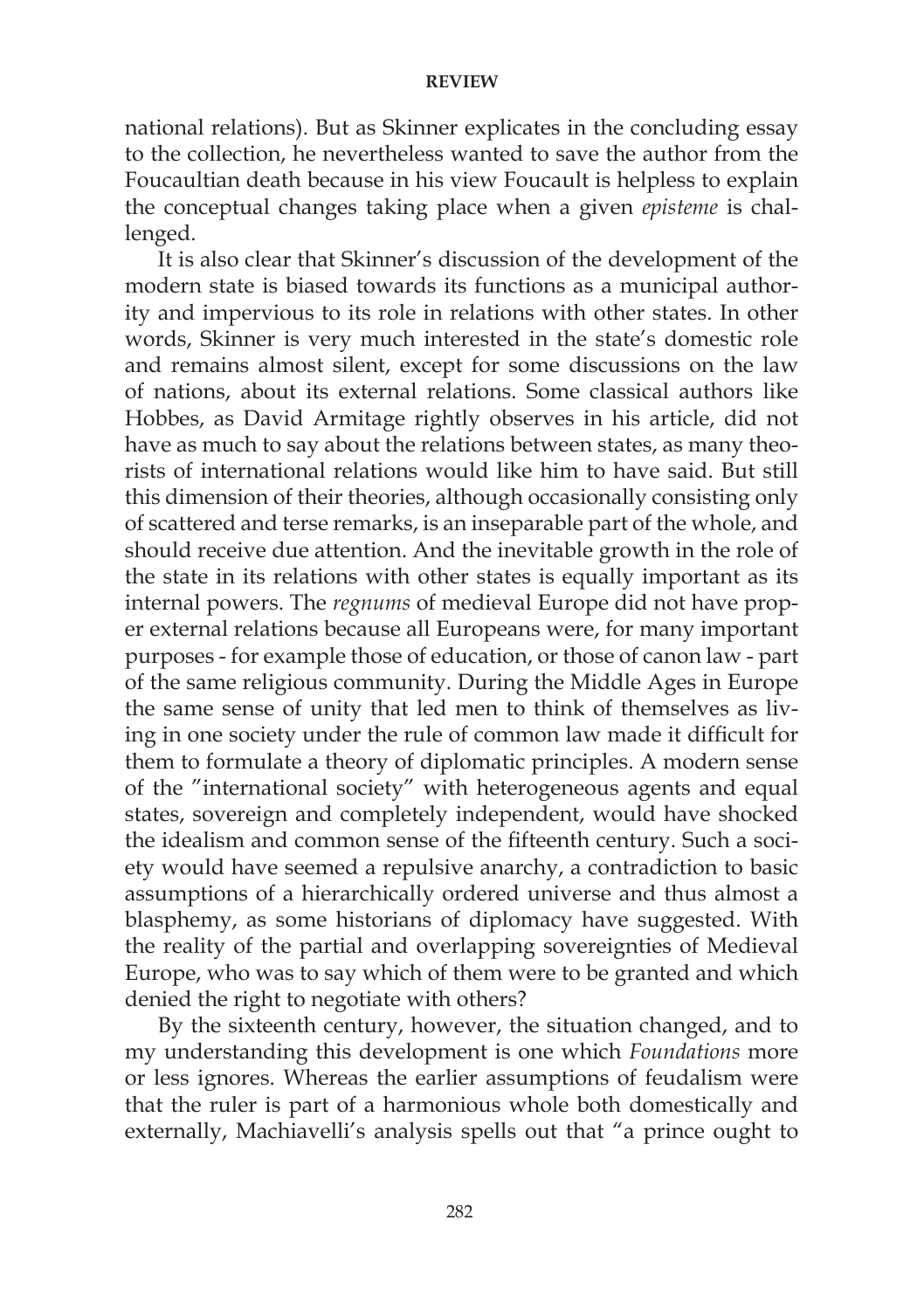## **PAUL-ERIK KORVELA**

have two fears, one from within, on account of his subjects, the other from without, on account of external powers" (*Il Principe*, XIX). The harmony has been shattered and the ruler has to be afraid of his subjects as well as foreign powers. For Hobbes, the main duties of the sovereign are to ensure the security of its citizens from both internal and external threats. This Machiavellian-Hobbesian way is worlds apart from the classical vision of men gathering together because of speech and reason to live in justice and good government. Since the thirteenth century, when a recognizable language of politics re-emerged, politics and it synonyms like civil discipline, civil philosophy, civil science, civil prudence etc. only meant the art of good government and the art of preserving a city – understood as a community of individuals living in justice. Maurizio Viroli has convincingly argued that the difference between this neo-classical conception and what became known as "reason of state" is manifested in ends as well as means. Politics aimed at upholding a legitimate political constitution according to reason and justice. Reason of state aimed at the preservation and aggrandizement of the state regardless of its origin and legitimacy. But there is also a great difference in these conceptions as regards the external relations of the community. Likewise, the territorial sovereignty, not mentioned in the treatises but effectively implemented in Westphalia, differed from the medieval conceptions. First of all, the treatises of Westphalia set the foundation for an international law *between* states as opposed to the older conception of a law *above*  the states. Law subsequently became defined in terms of treaties the sovereigns consented to, rather than something that emanated from God or nature. Therefore, it sanctified through multilateral consent something the medieval authorities had been unilaterally claiming for centuries: exclusive legal authority within the realm, and legal equality between realms

The absence of any sustained treatment in the *Foundations* of the foundations of modern "international relations", or "international theory" (in the terminology of Martin Wight and the English school of International Relations), as part of political thought was, according to Armitage's article, typical for the time when the book appeared. *Ex post facto* it might be worth noticing that Skinner made many revolutions in his book and shook many sensitivities: maybe it would not have been too much to expect him to be atypical to the time in this respect as well.